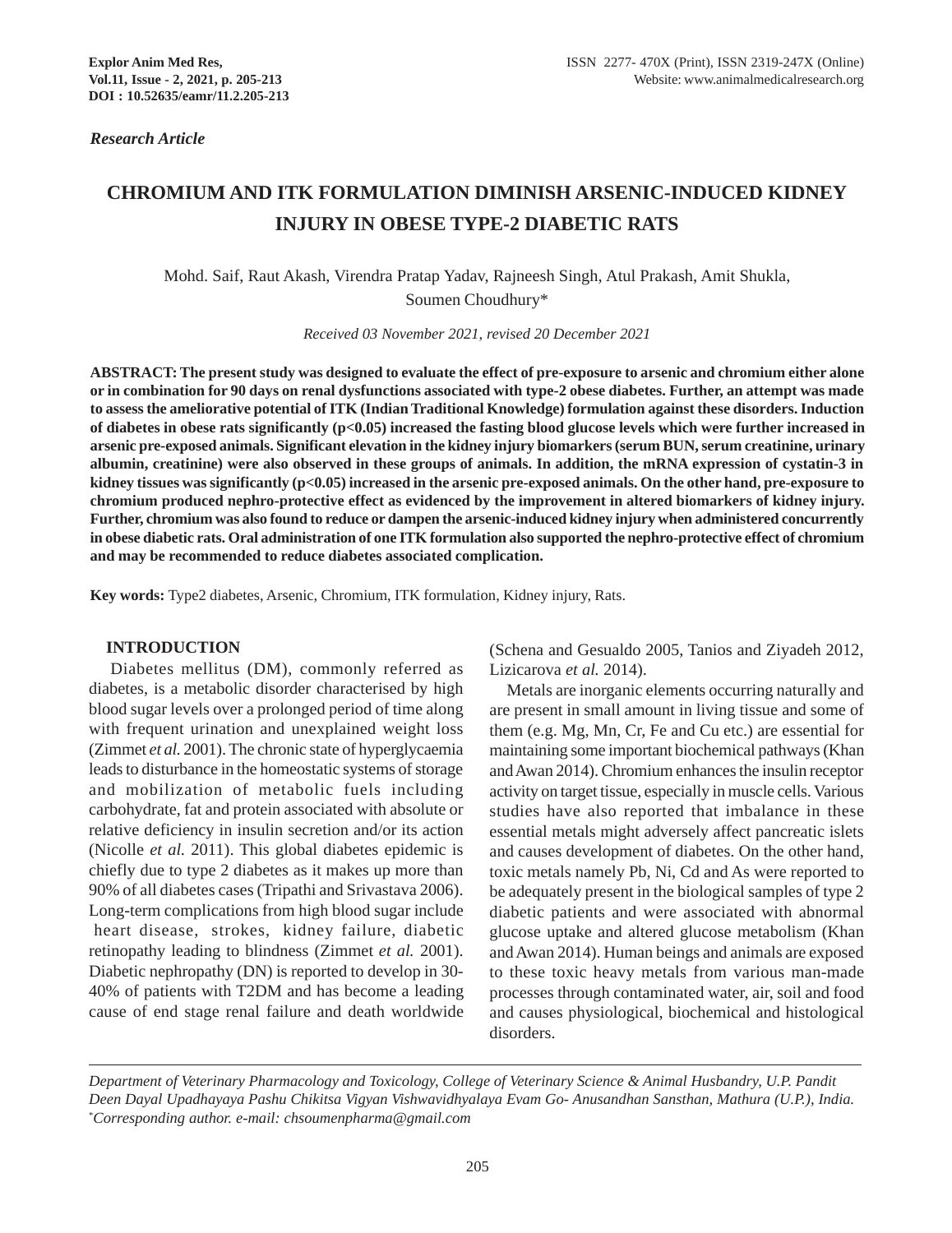Ground water contamination with arsenic is becoming an alarming threat for human beings and livestock throughout the world and is reported to be associated with several disorders like cancer and diabetes. Arsenic disrupts the glucose metabolism by modulating the signalling pathways of tumor necrosis factor-alpha (TNF- ∝), mitogen activated protein kinase (MAP-kinase) and/ or modulation of translocation of GLUT-4 to membrane which are mainly mediated by modulation of signal transduction factors including  $NF<sub>K</sub>B$ , p38 mitogenactivated protein kinase (MAPK), tumor necrosis factor- ∝ (TNF∝), phosphatidydylinositol-3-kinase (Somwar *et al.* 2002, Walton *et al.* 2004, Sriwijitkamol *et al.* 2006). On the other hand, trivalent form of chromium is reported to up-regulate glucose transporter (GLUT-4) translocation and thereby facilitating the glucose uptake. Thus, deficiency of chromium is reported to cause diabetes and associated complications (Khan and Awan 2014). However, their effect of diabetes-induced nephropathy is poorly understood.

Indigenous Traditional Knowledge (ITK) is the

|  |  |  |  |  |  |  |  | Table 1. Different groups of animals used in present study. |  |
|--|--|--|--|--|--|--|--|-------------------------------------------------------------|--|
|--|--|--|--|--|--|--|--|-------------------------------------------------------------|--|

knowledge that people in a given community has developed over time and continues to develop it based on their experience over a long period of time, and which has been adapted to local culture and environment (Ghosh and Sahoo 2011). Globally, the concept of ITK formulations gained recognition through the World Conservation Strategy of International Union and Conservations of Natural Resources in 1980 followed by World Commission on Environment and Development, 1987 and United Nations Conference on Environment and Education in 1992 which recognized the existence of unique traditional knowledge in every culture, society and country. Since India has a long history and much enriched culture, there is abundant reservoir of indigenous knowledge in every part of the country (Pandey *et al.* 2017).

The ITK formulation used in the present study was composed of wheat, black cumin, barley and gum acacia. The phenolic compounds present in wheat (*Triticum aestivum* L.) have promising antioxidant, antiinflammatory, anti-apoptosis properties (Ward *et al.* 2008,

|           | Groups Description                                              | <b>Treatment</b>                                                                                                                                                                                                                                            |
|-----------|-----------------------------------------------------------------|-------------------------------------------------------------------------------------------------------------------------------------------------------------------------------------------------------------------------------------------------------------|
| $Gr-I$    | Control $(C)$                                                   | Normal saline solution orally for 150 days                                                                                                                                                                                                                  |
| $Gr-II$   | Obese Control (O)                                               | Exposure to HFD and normal saline solution orally for 90 days                                                                                                                                                                                               |
| $Gr-III$  | $Obese + Diab.$<br>$(O + D)$                                    | Exposure to HFD and normal saline solution orally for 90 days, and $i.p$ . administration<br>of STZ on 90 <sup>th</sup> day                                                                                                                                 |
| Gr IV     | Obese + Diab. $+$ As<br>$(O + D + As)$                          | Exposure to arsenic ( $@$ 38 ppb) in drinking water and feeding of HFD for 90 days, <i>i.p.</i><br>administration of STZ on 90 <sup>th</sup> day                                                                                                            |
| $Gr-V$    | Obese + Diab. $+ As + ITK$<br>$(O + D + As + ITK)$              | Exposure to arsenic ( $@$ 38 ppb) in drinking water and feeding of HFD for 90 days, <i>i.p.</i><br>administration of STZ on 90 <sup>th</sup> day, administration of ITK orally (@ 3ml/kg b. wt.) daily<br>from 90-150 <sup>th</sup> day                     |
| $Gr-VI$   | $Obese + Diab. + Cr$<br>$(O + D + Cr)$                          | Exposure to chromium (@ 1ppm) in drinking water and feeding of HFD for 90 days,<br><i>i.p.</i> administration of STZ on $90th$ day                                                                                                                          |
| $Gr-VII$  | $Obese + Diab. + Cr + ITK$<br>$(O + D + Cr + ITK)$              | Exposure to chromium ( $@1$ ppm) in drinking water and feeding of HFD for 90 days,<br><i>i.p.</i> administration of STZ on 90 <sup>th</sup> day, administration of ITK orally (@ 3ml/kg b. wt.)<br>daily from 90-150 <sup>th</sup> day                      |
| $Gr-VIII$ | Obese + Diab. $+ As + Cr$<br>$(O + D + As + Cr)$                | Concurrent exposure to arsenic ( $@$ 3 ppb) and chromium ( $@$ 1 ppm) in drinking water<br>and feeding of HFD for 90 days, i.p. administration of STZ on $90th$ day                                                                                         |
| $Gr-IX$   | Obese + Diab. $+ As + Cr +$<br>ITK $(O + D + As + Cr +$<br>ITK) | Concurrent exposure to arsenic ( $@$ 3 ppb) and chromium ( $@$ 1 ppm) in drinking water<br>and feeding of HFD for 90 days, i.p. administration of STZ on $90th$ day, administration<br>of ITK orally (@ 3ml/kg b. wt.) daily from 90-150 <sup>th</sup> day. |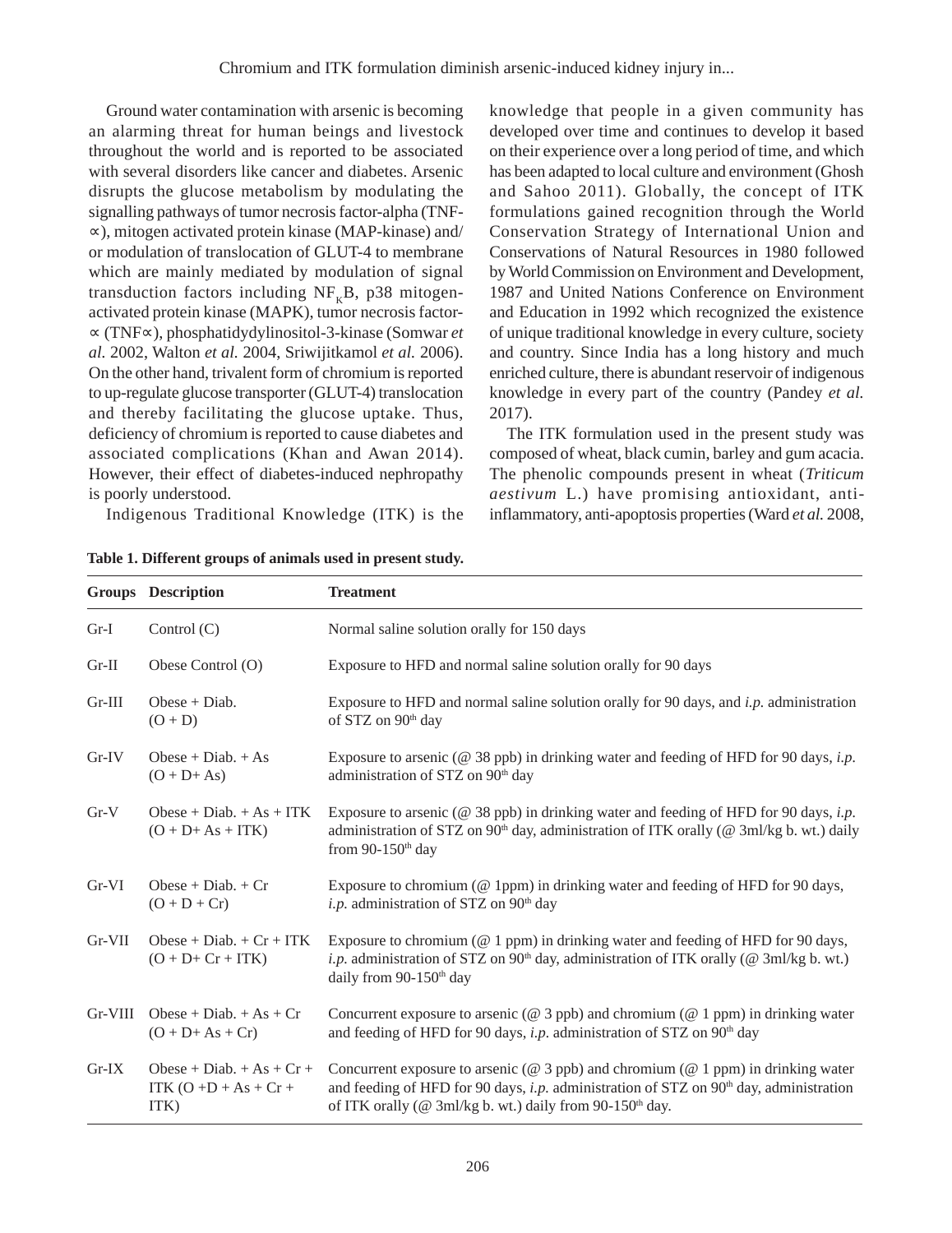Vaher *et al*. 2010). Black cumin (*Nigella sativa*) has a wide range of pharmacological and biological activities including antihypertensive, antidiabetic, diuretics, anticancer, immunomodulator, analgesic, antioxidant, antimicrobial, anti-inflammatory, nephro-protective, gastro-protective, antioxytocic and anticonvulsant properties (Ahmad *et al.* 2013). β-glucan from cereals like barley has strong cholesterol and triglyceride lowering properties leading to reduced cardiovascular diseases (Lee *et al.* 2010). It modifies properties of chyme in the upper part of the gastrointestinal tract affecting gastric emptying, gut motility and nutrient absorption, which are reflected in lower postprandial glycemic and insulin responses because of its soluble fiber with viscous nature (Behall *et al.* 2006). Gum arabic is a soluble fermentable fiber and has shown hypoglycemic, antioxidant effects and also enhanced lipid metabolism in previous studies (Ali *et al.* 2009). Arabic gum by initiating the release of insulin from pancreatic beta cells, showed a significant hypoglycemic effect (Grover *et al.* 2002, El-Nagar 2017).

Though the effect of arsenic and chromium on renal disease has been reported, their potential role in modulating these diabetes-associated complications is largely unknown. Thus, the present study is aimed to evaluate the role of arsenic and chromium in diabetesinduced nephropathy as well as the efficacy of ITK formulations to ameliorate this diabetes-associated disorder.

# **MATERIALS AND METHODS**

## **Experimental animals**

Healthy adult male Wistar rats (160-170 g) were procured from Disease Free Small Animal House, LUVAS, Hisar, India. Rats were housed in polypropylene cages under 12-12 h dark-light cycle with free access to water and pelleted feed purchased from M/s Ashirwad Industries, Chandigarh, Punjab, India. They were acclimatized for a period of one week in the departmental laboratory animal house. The rats were randomly divided in nine groups having ten animals per group and subjected to different treatments as described in Table 1.

All the experimental protocols were undertaken following approval of the Institutional Animal Ethics Committee (IAEC) (Approval No.: IAEC/18/19 via letter No. 121/IAEC/18 Dated 25.09.2018).

## **Preparation of high fat diet**

High fat diet (HFD) was prepared in our laboratory as described earlier (Suman *et al.* 2015) with minor modifications. Briefly, HFD was prepared by using normal pelleted feed (365 g), lard (310 g), mixture of vanaspati ghee and coconut oil in ratio of 2:1 (50 g), soyabean chunks and/or milk powder (250 g), yeast powder (1 g), sodium chloride (1 g), dl-methionine (3 g) and vitamin and mineral supplement (20 ml as syrup). All ingredients were mixed together and the mixture was then kept into a freezer to solidify before bringing them at room temperature. The mixture was then given to rats *ad-libitum* for a period of three months.

## **Preparation of hot aqueous extract of ITK formulation**

For preparation of ITK formulation, 100 g each of ingredients *viz.* gum acacia, black cumin, wheat and barley were weighed and washed with fresh water. The ingredients together were soaked in water (300 ml). The mixture was heated up on a normal flame. The mixture was kept on flame for five minutes after start of boiling. After coming down at room temperature, the mixture was filtered using a sieve and the extract obtained (around 50 ml) was kept in air tight containers at  $4 \,^{\circ}$ C for further use. ITK formulation was given after 90 to 150 days, when diabetes was induced by Streptozotocin (STZ).

## **Type-2 diabetic model in rats**

 HFD-diet induced obese diabetic model was adopted as described earlier with some modification (Reed *et al*. 2000, Srinivasan *et al*. 2005). The HFD-fed obese rats were used for induction of diabetes at 90 days by injecting single dose of streptozotocin ( $@$  30 mg/kg b. Wt. i.p.). The dose of the streptozotocin was selected based on the

| Gene         | <b>Primer Sequence</b>                                          |     | Amplicon size (bp) Annealing Temp. $({}^{\circ}C)$ Reference |                                   |
|--------------|-----------------------------------------------------------------|-----|--------------------------------------------------------------|-----------------------------------|
| $Cyst-3$     | F5'-GCGTACCACAGCCGCGCCAT-3'<br>F-5'TGGGGCTGGTCATGGAAAGGACAGT-3' | 149 | 63.2                                                         | Suzuki et al.<br>(2014)           |
| <b>GAPDH</b> | F5'-AAGGCTGAGAACGGGAAACT-3'<br>R5'-TACTCAGCACCAGCATCACC-3'      | 101 | 62.0                                                         | Turchetti et<br><i>al.</i> (2015) |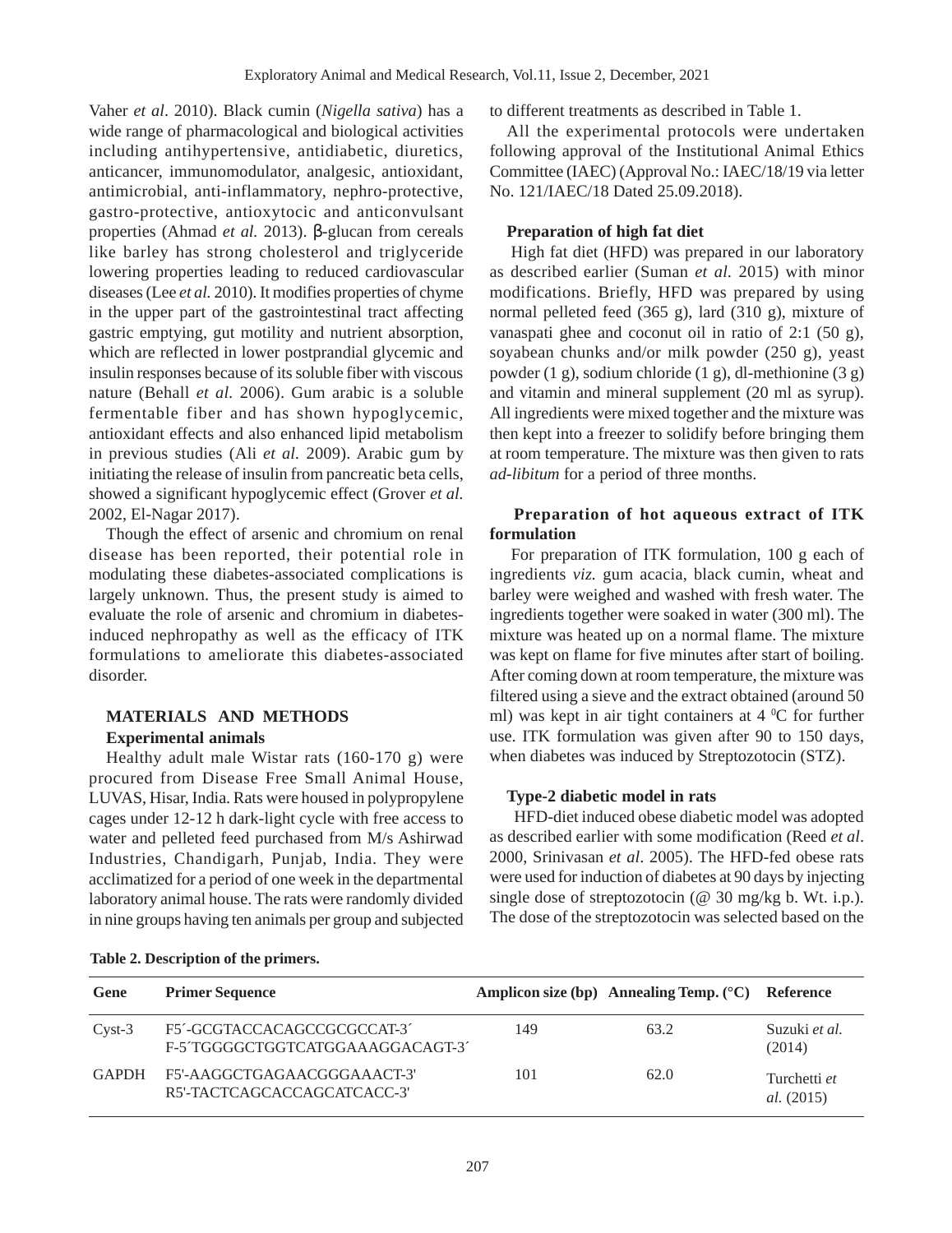| <b>Group Description</b> |                       |                              | <b>Fasting blood glucose (mg/dl)</b><br>After administration of STZ (@30 mg/kg b.wt.) |                              |                              |                                 |                              |  |
|--------------------------|-----------------------|------------------------------|---------------------------------------------------------------------------------------|------------------------------|------------------------------|---------------------------------|------------------------------|--|
|                          |                       | 0 <sub>day</sub>             | $3rd$ day                                                                             | $15th$ day                   | $30th$ day                   | $45th$ day                      | $60th$ day                   |  |
| I                        | $\mathcal{C}$         | $100.50^{\text{d}} + 0.56$   | $106.60^{\circ} + 0.45$                                                               | $89.60^{\circ} + 0.63$       | $99.70$ <sup>s</sup> +0.84   | $109.90^{\circ} + 0.80^{\circ}$ | $101.00^{\rm h}$ ±0.77       |  |
| $\rm II$                 | $\Omega$              | $115.70^{\mathrm{a}} + 0.47$ | $105.10^{\circ} + 0.40$                                                               | $98.30^{\rm f} \pm 0.61$     | $101.50^{\circ}$ +1.10       | $105.70^{\circ}$ +0.57          | $111.00^{\text{g}} \pm 0.47$ |  |
| Ш                        | $O + D$               | $110.90^{\circ}$ ±0.54       | $311.70^{\text{d}} + 3.57$                                                            | $259.70^{\circ}$ ±3.28       | $299.10^b + 2.21$            | $279.50^{\circ}$ ±2.49          | $253.50^{\circ}$ ±2.22       |  |
| IV                       | $O + D + As$          | $112.10^b \pm 0.70$          | $344.20^b + 1.20$                                                                     | $270.20^{\text{d}} \pm 0.87$ | $340.90^a + 1.12$            | $326.10^a + 0.72$               | $301.00^a + 1.14$            |  |
| V                        | $O+D+As+I$            | $104.80^{\circ} + 0.61$      | $356.20^a + 0.94$                                                                     | $326.40^{\circ} \pm 0.76$    | $282.70^{\text{d}} \pm 0.95$ | $262.50^{\circ}$ +1.03          | $234.50^{\circ} \pm 0.92$    |  |
| VI                       | $O + D + Cr$          | $95.60^{\circ} \pm 0.52$     | $321.50^{\circ} \pm 0.87$                                                             | $303.70^{\rm b} \pm 0.93$    | $290.20^{\circ} + 0.92$      | $255.40^{d} + 1.05$             | $228.80^{\text{d}}$ ±0.78    |  |
| <b>VII</b>               | $O + D + Cr + I$      | $90.80^{\rm f}$ ±0.74        | $308.80^{\text{d}} \pm 0.78$                                                          | $290.20^{\circ} \pm 0.92$    | $255.40^{f}$ + 1.05          | $228.80^{\rm f}$ ±0.78          | $181.20^{\rm f}$ ±0.72       |  |
| <b>VIII</b>              | $O + D + As + Cr$     | $102.40^{cd} \pm 0.65$       | $325.70^{\circ} + 0.90$                                                               | $305.30^{\circ}$ ±0.94       | $292.30^{\circ} + 0.88$      | $275.10^{\circ}$ ±0.99          | $252.40^{\circ}$ ±1.21       |  |
| IX                       | $O + D + As + Cr + I$ | $91.30^{\rm f} \pm 0.73$     | $324.60^{\circ} + 0.71$                                                               | $290.90^{\circ}$ +0.79       | $265.00^{\circ} + 0.93$      | $238.10^{\circ} \pm 0.78$       | $193.40^{\circ}$ ±1.13       |  |

**Table 3. Effect of pre-exposure to arsenic and chromium either alone or in combination on fasting blood glucose level in obese diabetic rats after administration of STZ (@30 mg/kg b.wt.).**

Data are presented as mean ± SEM, n=10. Data were analysed by one-way ANOVA followed by Tukey's post-hoc test. Mean values with different superscripts within the same column are statistically significantly  $(p<0.05)$ .

pilot experiment and earlier study performed in our laboratory (Pathak 2019). Streptozotocin (STZ) was dissolved in freshly prepared 0.1 M citrate buffer (pH 4.5) and the buffer solution was injected intraperitoneally in rats to produce diabetes. Because pancreatic beta cells secrete insulin at high level following STZ injection, 10 % glucose solution was added to the drinking water of rats for next 24 h to avoid hypoglycemic shock. Seventytwo hours after injection of STZ, blood samples were collected for estimation of glucose using Accu-Chek Performa Glucometer (Roche diagnostics, USA). Rats with the glucose level of more than 200 mg/dl was considered as diabetic and further used for the study.

#### **Estimation of biochemical parameters**

Blood samples were collected periodically (on day 1, 3, 15, 30, 45 and 60 after induction of diabetes) as well as at the end of the experimental period (on  $150<sup>th</sup>$  day) from the rats of different experimental groups. Blood was collected through retro-orbital plexus from the inner canthus of the eye under anaesthesia (xylazine-ketamine) using capillary tubes or cardiac puncture under light ether anaesthesia. Blood samples from different treatment groups collected at different time interval following overnight fasting of animals were subjected to glucose estimation using Accu-Chek Performa, Roche glucometer and serum biochemical parameters, namely- blood urea nitrogen (BUN), uric acid and creatinine using commercially available kits (Span Diagnostic Ltd., India). The urine samples collected at the end of experiments

were also used for estimation of creatinine and albumin level using commercially available kits. The biochemical parameters were estimated with the help of semi autoanalyser (Erba, USA) or UV-VIS spectrophotometer (ECIL, India).

#### **mRNA expression study**

At the end of experimental period, kidney samples from rats of different groups were collected in 0.1 % diethyl pyrocarbonate (DEPC) treated autoclaved PBS. After removing the adjacent fat and washing off the blood, the tissue samples were quickly snap-frozen in liquid nitrogen and stored in RNA later at -80ºC until further use. Total RNA was isolated using TRI reagent (Ambion, Thermo scientific) by following manufacturer's instruction. The samples were treated with RNase free DNase and DNase was subsequently inactivated by heating at 56ºC for 10 min and immediately chilled at 4ºC. The purity of RNA was checked by biophotometer (Eppendorf, USA). cDNA synthesis (from 1000 ng total RNA) was carried out from the mRNA present in the total RNA using Revertaid® First strand cDNA synthesis kit (Thermo Scientific, USA) using moloney murine leukemia viral reverse transcriptase enzyme by following the manufacturer's instructions.

Real-Time RT-PCR was performed using SYBR Green master mix (PowerUpTM SYBRTM Green master mix [2X]; ThermoFischer Scientific, USA). Each sample was run in duplicate in 10 µl reaction. The 10 µl reaction mixture consisted of 5 µl SYBR Green master mix, 0.25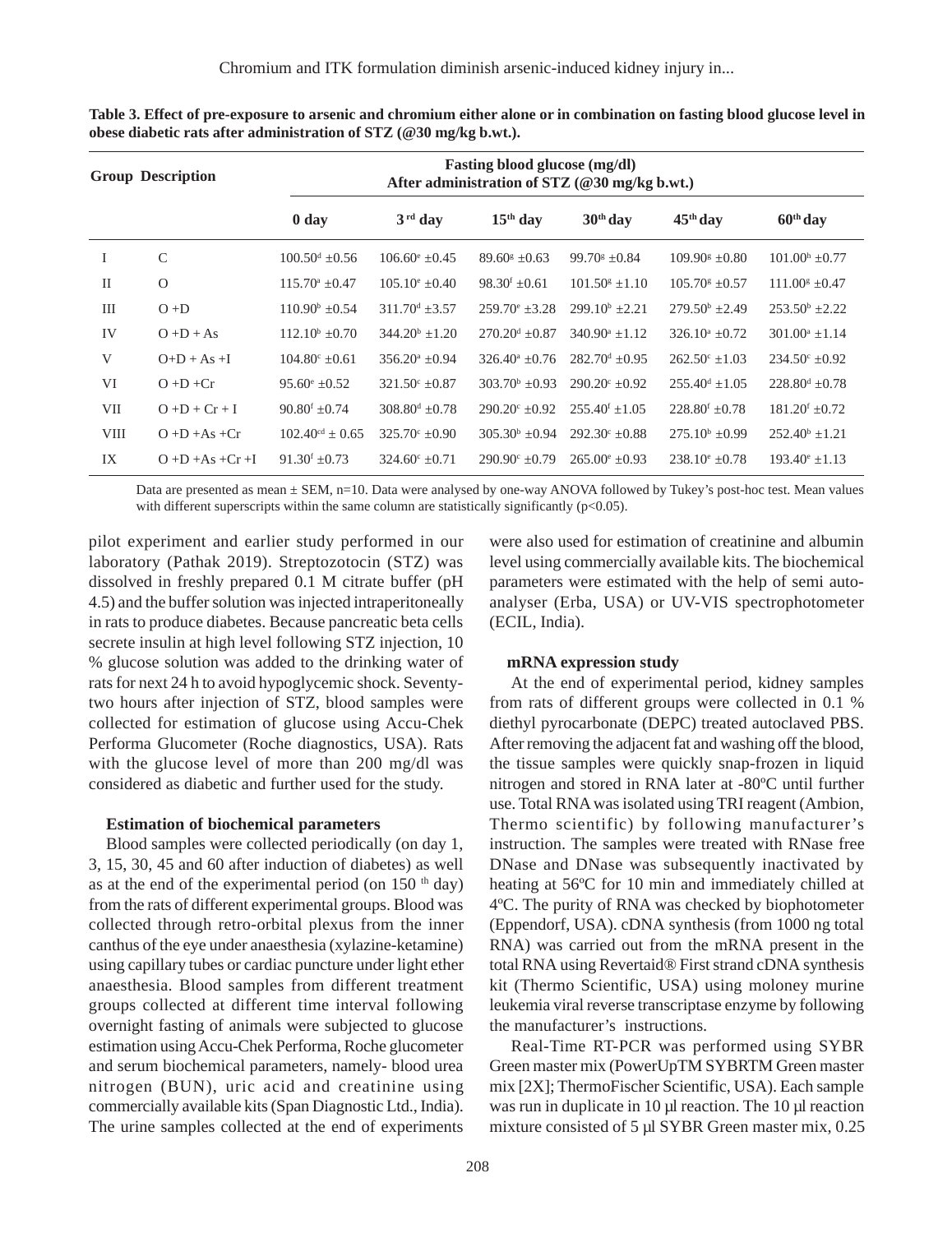| Group        | <b>Description</b>    | <b>BUN</b><br>(mg/dl)           | Uric acid<br>(mg/dl)    | <b>Creatinine</b><br>(mg/dl)  |
|--------------|-----------------------|---------------------------------|-------------------------|-------------------------------|
|              | $\mathcal{C}$         | $20.12^f \pm 1.20$              | $1.99^{\circ} \pm 0.19$ | $0.51^{\rm f}$ ±0.05          |
| $\mathbf{I}$ | $\mathcal{O}$         | $29.06^d$ +1.49                 | $2.70^{\circ}$ ±0.21    | $0.52^{\rm f}$ ±0.06          |
| III          | $O + D$               | $35.95^{bc}$ +0.71              | $5.76^b \pm 0.12$       | $3.41^{ab}$ + 0.15            |
| IV           | $O + D + As$          | $44.77^{\mathrm{a}}$ $\pm 2.56$ | $8.27^{\rm a}$ ±0.21    | $4.07^{\rm a}$ $\pm 0.24$     |
| V            | $O+D+As+I$            | $30.22^{cd}$ ±1.97              | $5.74^b \pm 0.22$       | $2.81bc \pm 0.19$             |
| VI           | $O + D + Cr$          | $27.31^{\text{de}}$ $\pm 1.21$  | $4.86^b \pm 0.60$       | $2.07^{\text{de}}$ $\pm 0.16$ |
| <b>VII</b>   | $O + D + Cr + I$      | $21.22^{\text{ef}}$ ±1.07       | $2.74^{\circ}$ ±0.26    | $1.40^{\circ}$ ±0.13          |
| <b>VIII</b>  | $O + D + As + Cr$     | $38.17^{ab} \pm 1.40$           | $5.18^b$ $\pm 0.24$     | $2.17cd \pm 0.16$             |
| IX           | $O + D + As + Cr + I$ | $26.03^{\text{def}}$ +1.22      | $5.00^{\rm b}$ ±0.36    | $1.80^{\circ}$ ±0.14          |
|              |                       |                                 |                         |                               |

**Table 4. Effect of pre-exposure to arsenic and chromium either alone or in combination as well as the effect of ITK formulation on serum level of kidney function test parameters in type-2 obese diabetic rats.**

Data are presented as mean  $\pm$  SEM, n=10. Data were analysed by one-way ANOVA followed by Tukey's post-hoc test. Mean values with different superscripts within the same column are statistically significantly  $(p<0.05)$ .

 $\mu$ l from 10 pmol/ $\mu$ l stock solution of each of the genespecific forward and reverse primers, and 1.0 µl of cDNA and volume was adjusted to 10 µl with nuclease free water (NFW). The real-time PCR reaction was started with initial incubation at 95ºC for 2 min followed by 42 cycles of amplification with denaturation at 95ºC for 15 sec, annealing (temperature as mentioned in Table 2 for gene specific primer pairs) for 15 sec and extension at 72 °C for 60 sec each. To assess the specificity of the amplified product, dissociation curve was generated at temperature of 60°C through 95°C. The results were expressed as threshold cycle values (CT).

#### **Statistical analysis**

Results were expressed as mean  $\pm$  SEM with 'n' equal to number of animals used in the respective experimental protocols. The mean values from different groups were analyzed by one-way ANOVA followed by Tukey's posthoc test using Graph-Pad Prism version 4.0 software.

To study the relative change in gene expression, the  $2<sup>-4</sup> <sup>CT</sup>$  method was used as described previously by Livak and Schmittgen (2001). The formula used to calculate the fold change in gene expression was "fold change =  $2^{-\alpha}$ CT," [where  $\alpha$ <sup>d</sup>C<sub>T</sub> = (CT, target gene - C<sub>T</sub>, GAPDH) treatment -  $(C_T, \text{target gene} - C_T, \text{GAPDH})$  control]. The gene-specific amplification was corrected for the difference in input of RNA by taking housekeeping gene GAPDH to account. For treatment groups, evaluation of  $2^{2\text{-} \text{eqc}}$  indicates the fold change in gene expression relative to healthy control  $(i.e.,$  fold change in healthy control  $=$ 1). The results were analyzed in comparison with the  $C_T$ 

(minimum threshold of amplification) value of the target gene and the reference gene (GAPDH).

#### **RESULTS AND DISCUSSION**

Diabetes mellitus is a metabolic syndrome characterized by defective control over plasma glucose either due to insulin deficiency or insulin resistance (Ferrannini 1998, Ye 2013). As per the epidemiological survey more than 350 million people around the world were affected by this widespread chronic disease in 2011 and its prevalence is expected to increase to approximately 550 million by 2030 (Whiting *et al*. 2011). Insulin resistance is central to development of type 2 diabetes mellitus and is commonly associated with heart disease, stroke, nephropathy, retinopathy and neuropathy. Current therapeutic approaches of diabetes have shown certain limitations, thus developing an alternative and potential therapeutic strategies become a thrust area of research for the scientific fraternity. Ethnopharmacological approach provides low cost, long lasting therapeutic potential to treat diabetes mellitus and its associated complications. In the present study, we have investigated the effect of pre-exposure to arsenic (As) and chromium (Cr) on type-2 diabetes associated cardiovascular and renal dysfunctions and efficacy of ITK formulation against these complications.

Streptozotocin leads to production of antibodies which in turn causes apoptosis of pancreatic β-cells leading to impaired insulin synthesis and secretion (Simsek *et al*. 2012, Boslem *et al*. 2012). Fasting blood glucose levels (mg/dl) of rats from different groups on day 0, 3, 15, 30,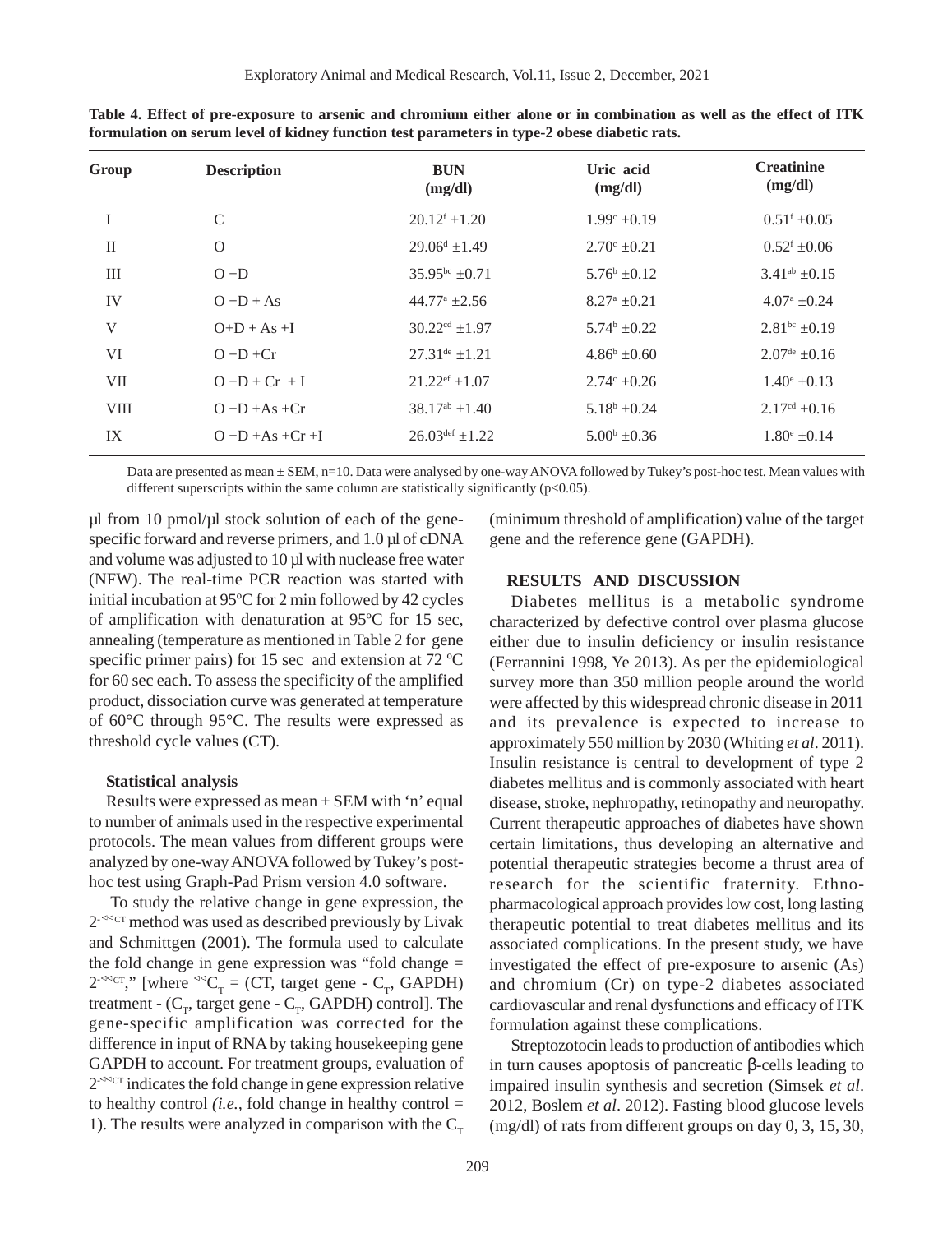45, 60 after administration of streptozotocin (STZ @ 30 mg/kg b.wt, i.p.) are summarized in Table 3. Perusal of the data revealed that STZ administration significantly increased the fasting blood glucose level throughout the experimental period in the rats from Gr-III as compared to that observed in obese control (Gr-II) or healthy control (Gr-I) groups and these values were found to be more than 200 mg/dl. Pre-exposure to arsenic before induction of diabetes by STZ administration in Gr-IV rats further significantly  $(p<0.05)$  increased the fasting blood glucose level as compared to that observed in obese diabetic rats (Gr-III). However, pre-exposure to chromium either alone or in combination with arsenic significantly reduced the blood glucose level from 30th day onward, albeit, the level of the blood glucose in these animals were still found to be higher (>200 mg/dl). Treatment with ITK in Gr-V, VII and IX significantly reduced the fasting blood glucose level from 30<sup>th</sup> day onward as compared to respective control (*i.e.* Gr-IV, VI and VIII, respectively). In consistent to the present observation, Rebecca *et al.* (2016) reported the efficacy of chromium in improving glycemic control by lowering blood sugar level. Further, chromium is reported to activate insulin receptor kinase and inhibit the insulin receptor phosphatase enzyme leading to increase in the phosphorylation of insulin and enhancement in the sensitivity (Davis *et al.* 1996).

Diabetic nephropathy is a severe complication of diabetes and the leading cause of death due to end-stage renal disease (ESRD). About 30% of diabetic patients suffer from kidney disease, proteinuria, and other severe symptoms, and eventually develop diabetic nephropathy and 53% of patients die from ESRD (Ge *et al*. 2019). The effect of different treatments on kidney function tests in the present study is summarized in Table 4. Perusal of the data revealed that, serum biochemical parameters related to kidney function test *viz.* blood urea nitrogen (BUN), uric acid and creatinine levels were significantly (p<0.05) increased in the obese diabetic rats (Gr-III) as compared to healthy control (Gr-I) or obese control (Gr-II) rats. Pre-exposure to arsenic in obese diabetic rats (Gr-IV) further significantly increased the BUN and uric acid level without further increasing the creatinine level as compared to obese diabetic rats (Gr-III), although these values were found to be still significantly higher in comparison to that observed in healthy control or obese control animals. Treatment with ITK formulation for 60 days significantly improved these kidney function test parameters (Table 4). Pre-exposure to chromium (Gr-VI) significantly (p<0.05) decreased the BUN and creatinine level in the serum of obese diabetic rats as compared to obese diabetic control (Gr-III) and ITK

**Table 5. Effect of oral administration of ITK formulation for 60 days on urine level of albumin and creatinine in type-2 obese diabetic rats pre-exposed to arsenic and chromium either alone or in combination for 90 days.**

|             | <b>Group Description</b> | <b>Albumin</b><br>(g/dl)  | <b>Creatinine</b><br>(mg/dl) |
|-------------|--------------------------|---------------------------|------------------------------|
| T           | C                        | $1.60^g \pm 0.19$         | $22.05^{\circ}$ ±0.96        |
| П           | Ω                        | $2.45^{\rm g}$ $\pm$ 0.41 | $37.45^{\text{d}} + 1.02$    |
| Ш           | $O + D$                  | $15.75^{ab}$ $\pm 0.61$   | $49.27^{\circ}$ $\pm 0.81$   |
| <b>IV</b>   | $O + D + As$             | $18.69^a \pm 0.89$        | $75.09^{\circ}$ +1.52        |
| V           | $O+D+As+I$               | $13.76^{bc} + 0.78$       | $57.56^b$ +1.50              |
| VI          | $O + D + Cr$             | $9.47^{\text{de}} + 0.78$ | $35.46^{\text{d}} + 1.05$    |
| <b>VII</b>  | $O + D + Cr + I$         | $4.09fg + 0.62$           | $22.69^{\circ}$ $\pm 0.91$   |
| <b>VIII</b> | $O + D + As + Cr$        | $12.00cd + 0.77$          | $51.29^{\circ} + 1.27$       |
| IX          | $O + D + As + Cr + I$    | $7.01$ ef $+0.73$         | $38.87^{\rm d}$ +0.99        |

Data are presented as mean  $\pm$  SEM, n=10. Data were analysed by one-way ANOVA followed by Tukey's post-hoc test. Mean values with different superscripts within the same column are statistically significant (p<0.05).

treatment further improved these biochemical parameters. Concurrent pre-exposure to arsenic and chromium did not produce further damage to kidney in obese diabetic rats as evident from the non-significant alteration in the serum level of BUN and uric acid with significant improvement in creatinine level as compared to obese diabetic rats (Gr-III). Treatment with ITK further improved the serum level of the parameters related to kidney function test in obese diabetic rats pre-exposed to arsenic and chromium in combination. Decrease in protein and increase in urea and creatinine levels in serum are the markers of kidney dysfunction (Latha and Daisy 2010). The elevated level of urea and creatinine in animal model of diabetes is suggested to be due to altered metabolic status following hyperglycemia and hypoinsulinemia characterized by reduced uptake of amino acids by the tissue, higher rate of proteolysis with reduction in protein synthesis leading to increase in urea production by the liver (Singh *et al*. 2018, Badawy *et al*. 2019). In the present study too, STZ produced nephropathy in obese rats as evidenced by the increase in the serum level of BUN, uric acid and creatinine along with corresponding increase in urine creatinine and albumin concentration. Impaired function of membrane barrier in the glomerulus in diabetic nephropathy often leads to increased excretion of albumin in urine, increased serum creatinine, and blood urea nitrogen (Tashiro *et al.* 2002).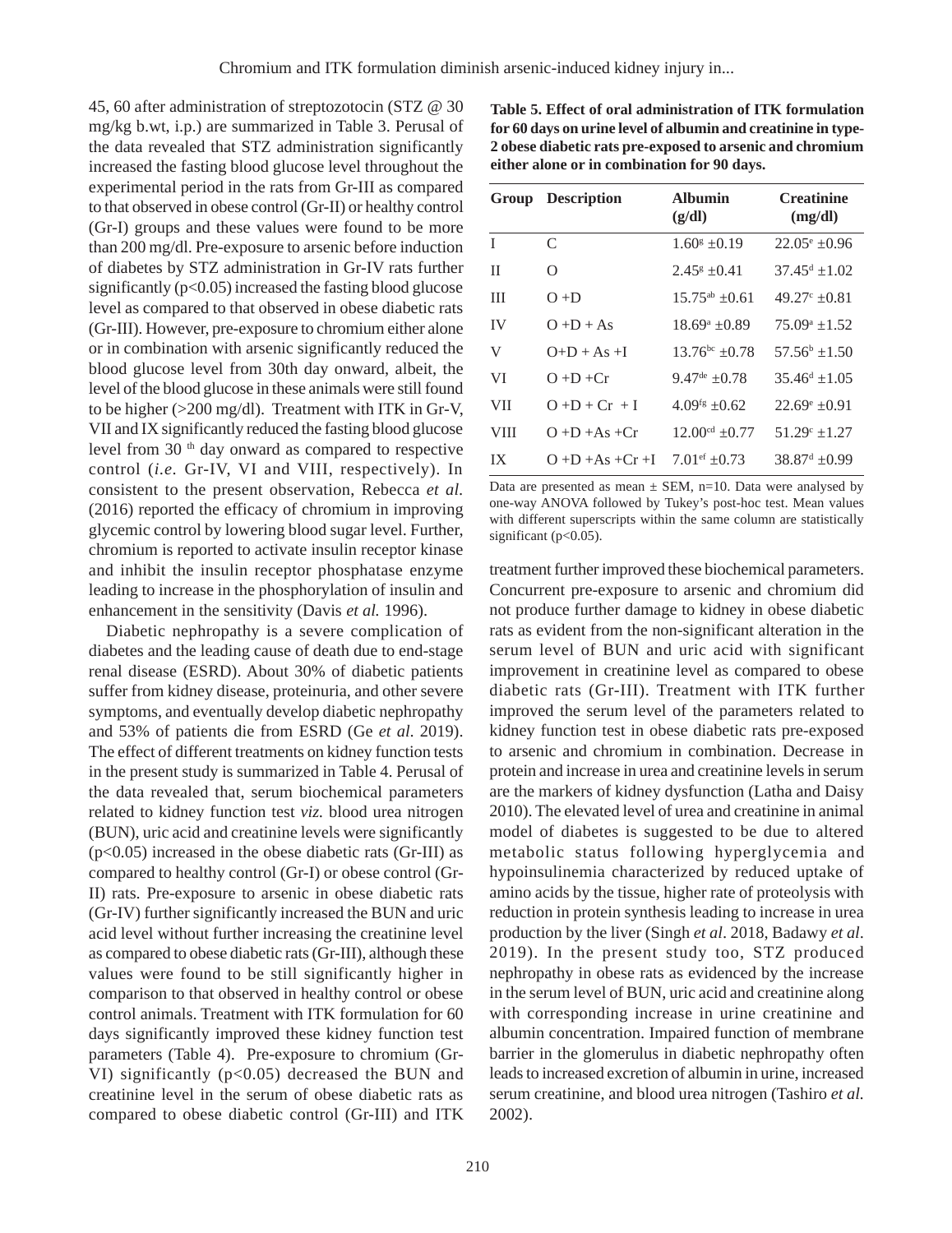**Table 6. Effect of pre-exposure to arsenic and chromium either alone or in combination as well as the effect of ITK on mRNA expression of cyst-3 in kidney tissue.**

| Group      | <b>Description</b>    | <b>Cystatin-3</b><br>(Fold Change) |
|------------|-----------------------|------------------------------------|
| T          | C                     | $1.59^a \pm 1.24$                  |
| П          | Ω                     | $55.92^b \pm 7.42$                 |
| Ш          | $O + D$               | $56.64^b \pm 3.21$                 |
| IV         | $O + D + As$          | $68.93^b \pm 15.50$                |
| V          | $O+D+As+I$            | $29.89^a \pm 10.27$                |
| VI         | $O + D + Cr$          | $3.38^a \pm 2.13$                  |
| <b>VII</b> | $O + D + Cr + I$      | $6.28^a \pm 1.96$                  |
| VIII       | $O + D + As + Cr$     | $20.29^a \pm 6.27$                 |
| IX         | $O + D + As + Cr + I$ | $12.04^a \pm 8.01$                 |

Data are presented as mean  $\pm$  SEM, n=4. Data were analysed by oneway ANOVA followed by Tukey's post-hoc test. Mean values with different superscripts within the same column are statistically significantly (p<0.05).

Further, to confirm the nephropathic effect, we evaluated the level of albumin and creatinine in the urine of the animals from different groups (Table 5). Perusal of the data revealed that, induction of diabetes in obese rats significantly  $(p<0.05)$  increased the urinary albumin and creatinine level and pre-exposure to arsenic in obese diabetic rats further increased the level as compared to obese control or healthy control. However, pre-exposure to either chromium alone or in combination with arsenic did not produce any significant alteration in the urinary albumin, creatinine level in the obese diabetic rats. Treatment with ITK formulation also did not produce any deleterious effect on urinary albumin, creatinine level.

Cystatin-3/Cyst-c (Cyst-3) is considered to be an early marker of diabetic nephropathy in patients with type-2 diabetes (You *et al*. 2013). It is a potent inhibitor of liposomal proteinases and probably one of the most important extracellular inhibitors of cysteine proteinase produced by nucleated cells. Cyst-c is freely filtered by the glomerulus and then absorbed by PCT, where it gets catabolised. A small amount of Cyst-3 is secreted in urine whereas its level is reported to be increased markedly during kidney dysfunction with reduced GFR (Lesley and Andrew 2019). To further assess the degree of kidney injury following pre-exposure to arsenic and chromium in obese diabetic rats, the mRNA expression profile of Cyst-3, one of the kidney injury biomarkers, were studied. As summarized in Table 6, the mRNA expression of renal

Cyst-3 gene was significantly  $(p<0.05)$  increased in the obese diabetic rats (Gr-III;  $56.64 \pm 3.21$  fold, n=4). Preexposure to arsenic for 90 days though did not further increase the mRNA expression of Cyst-3 in renal tissue, however, the value was found to be significantly higher as compared to control animals. Unlike arsenic, preexposure to chromium either alone (Gr-VI) or in combination (Gr-VIII) with arsenic did not increase the mRNA expression of Cyst-3 rather these values were found to be significantly lower in comparison to obese diabetic rats (Gr-III). Treatment with ITK further reduced the Cyst-3 level in the obese diabetic rats from the groups that were pre-exposed to arsenic and chromium either alone or in combination. Significant increase in the expression level of Cyst-3 in kidney tissue of rats from obese diabetic rats and/or arsenic pre-exposed obese diabetic rats indicated the presence of kidney dysfunction. Whereas chromium pre-exposure either alone or in combination with arsenic did not significantly increase the Cyst-3 level in comparison to their respective control implying its reno-protective effect. Administration of ITK formulated medicine also produced beneficial effect. The results of the mRNA expression studies of Cyst-3 are well corroborated with the findings related to other biomarkers of kidney injury as described above.

Chromium picolinate, an essential trace element, has long been used to treat type 1, type 2, gestational, and steroid-induced diabetes. This is popularly used as nutritional supplement for treating type 2 diabetic patients and diabetes-predisposed individuals (Jana *et al*. 2009). One of the major advantages of chromium-picolinate is its high stability and bioavailability in comparison to dietary chromium (Bailey *et al*. 2008). It is well known for its hypoglycemic activity as well as the ability to enhance insulin function and sensitivity (Broadhurst and Domenico 2006, Martin *et al.* 2008, Huang *et al*. 2014). However, its reno-protective role against diabetesinduced nephropathy is poorly understood. In the present study we have observed that pre-exposure to chromium significantly reduced the diabetes-induced kidney injury as evidenced from the findings of biochemical parameters. Recently, beneficial effect of chromium in diabetic nephropathy is also reported where the reno-protective effect of chromium picolinate was suggested to be attributed to its anti-oxidant potential and inhibition of TGF-β1/Smad2/3 expression (Qi *et al*. 2020). Possible existence of such mechanism in chromium-induced protective effect thus cannot be ruled out. Administration of ITK formulation also reduced the kidney damage produced by diabetes and/or arsenic-induced nephropathy in obese diabetic rats.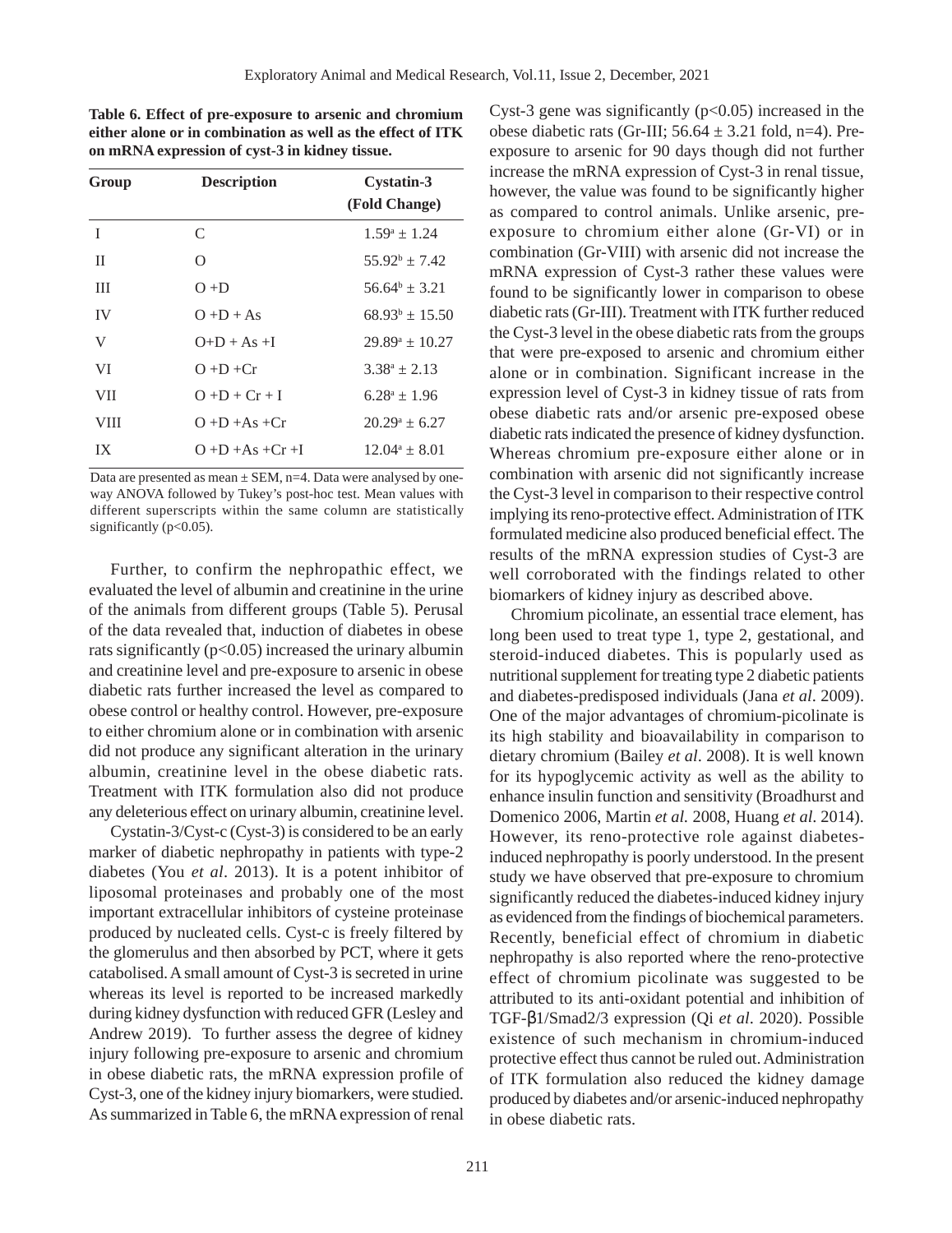#### **CONCLUSION**

Based on the above findings, it may be concluded that pre-exposure to arsenic aggravated the kidney damage in obese diabetic rats while pre-exposure to chromium picolinate exhibited nephro-protective effect. Further, when chromium was administered concurrently with arsenic, it reduced the arsenic-induced damage to the kidney. This reno-protective effect of chromium was attributed to its ability to improve the specific biomarkers of renal injury, besides reducing the mRNA expression of cystatin-3. Administration of ITK formulation also enhanced the nephroprotective role of chromium.

#### **REFERENCES**

Ahmad A, Husain A, Mujeeb M, Khan SA, Najmi AK *et al.* (2013) A review on therapeutic potential of *Nigella sativa*: A miracle herb. Asian Pac J Trop Biomed 3(5): 337-352.

Ali BH, Ziada A, Blunden G (2009) Biological effects of gum arabic: a review of some recent research. Food Chem Toxicol 47(1): 1-8.

Badawy RE, Ibrahim KA, Hassan NS, El-Sayed WM (2019) *Pterocarpus santalinus* ameliorates streptozotocininduced diabetes mellitus via anti-inflammatory pathways and enhancement of insulin function. Iran J Basic Med Sci 22(8): 932-939.

Bailey MM, Sturdivant J, Jernigan PL, Townsend MB, Bushman J *et al.* (2008) Comparison of the potential for developmental toxicity of prenatal exposure to two dietary chromium supplements, chromium picolinate and [Cr3O  $(O2CCH2CH3) (6(H2O)<sub>3</sub>]<sup>+</sup>$ , in mice. Birth Defects Res Dev Reprod Toxicol 83(1): 27-31.

Behall KM, Scholfield DJ, Hallfrisch JG (2006) Barleyglucan reduces plasma glucose and insulin responses compared with resistant starch in men. Nutr Res 26: 644-50.

Boslem E, Meikle PJ, Biden TJ (2012) Roles of ceramide and sphingolipids in pancreatic β-cell function and dysfunction. Islets 4(3): 177-187.

Broadhurst CL, Domenico P (2006) Clinical studies on chromium picolinate supplementation in diabetes mellitus-a review. Diabetes Technol Ther 8(6): 677-687.

Davis CM, Sumrall KH, Vincent JB (1996) A biologically active form of chromium may activate a membrane phosphotyrosine phosphatase (PTP). Biochemistry 35: 12963- 12969.

El-Nagar DM (2017) Pancrease-protective effects of arabic gum on Diabetic type2 Streptozotocin-induced in Albino mice. Res J Pharm Biol Chem Sc 8(1): 1263-1270.

Ferrannini E (1998) Insulin resistance versus insulin deficiency in non-insulin-dependent diabetes mellitus: problems and prospects. Endocr Rev 19(4): 477-490.

Ge CX, Xu MM, Qin YT, Gu TT, Lou DS *et al*. (2019) Fisetin supplementation prevents high fat diet-induced diabetic nephropathy by repressing insulin resistance and RIP3-regulated inflammation. Food Funct 10: 2970-2985.

Ghosh PK, Sahoo B (2011) Indigenous traditional knowledge. Orissa Review 65-70.

Grover J, Yadav S, Vats V (2002) Medicinal plants of India with anti-diabetic potential. J Ethnopharmacol 81: 81-100.

Huang S, Peng W, Jiang X (2014) The effect of chromium picolinate supplementation on the pancreas and macroangiopathy in type II diabetes mellitus rats. J Diabetes 5: 717-729.

Jana M, Rajaram A, Rajaram R (2009) Chromium picolinate induced apoptosis of lymphocytes and the signaling mechanisms thereof. Toxicol Appl Pharmacol 237(3): 331-344.

Khan AR, Awan FR (2014) Metals in the pathogenesis of type 2 diabetes. J Diabetes Metab Disord 13(1): 16.

Latha RC, Daisy P (2010) Parameters in Streptozotocin diabetic rats. Int J Pharmacol 6(2): 89-96.

Lee NY, Kim YK, Choi I, Cho SK, Hyun JN *et al*. (2010) Biological activity of barley (*Hordeum vulgare*) and barley byproduct extracts. Food Sci Biotechnol 19: 785-791.

Lesley AI, Andrew SL (2019) Knowing your GFR when the number is not (exactly) the number. Kidney Int 96: 280-282.

Livak KJ, Schmittgen TD (2001). Analysis of relative gene expression data using real-time quantitative PCR and the 2-  $40$ <sup>ct</sup> method. Methods 25: 402-408.

Lizicarova D, Krahulec B, Hirnerova E, Gaspar L, Celecova Z (2014) Risk factors in diabetic nephropathy progression at present. Bratisl Lek Listy 115(8): 517-521.

Martin J, Wang ZQ, Zhang XH (2008) Chromium picolinate supplementation attenuates body weight gain and increases insulin sensitivity in subjects with type 2 diabetes. Diabetes Care 8: 1826-1832.

Nicolle E, Souard F, Faure P, Boumendjel A (2011) Flavonoids as promising lead compounds in type 2 Diabetes mellitus: molecules of interest and structure activity relationship. Curr Med Chem 18: 2661-2672.

Pandey V, Mittal R, Sharma P (2017) Documentation and application of indigenous traditional knowledge (ITK) for sustainable agricultural development. AJAEES 15(3): 1-9.